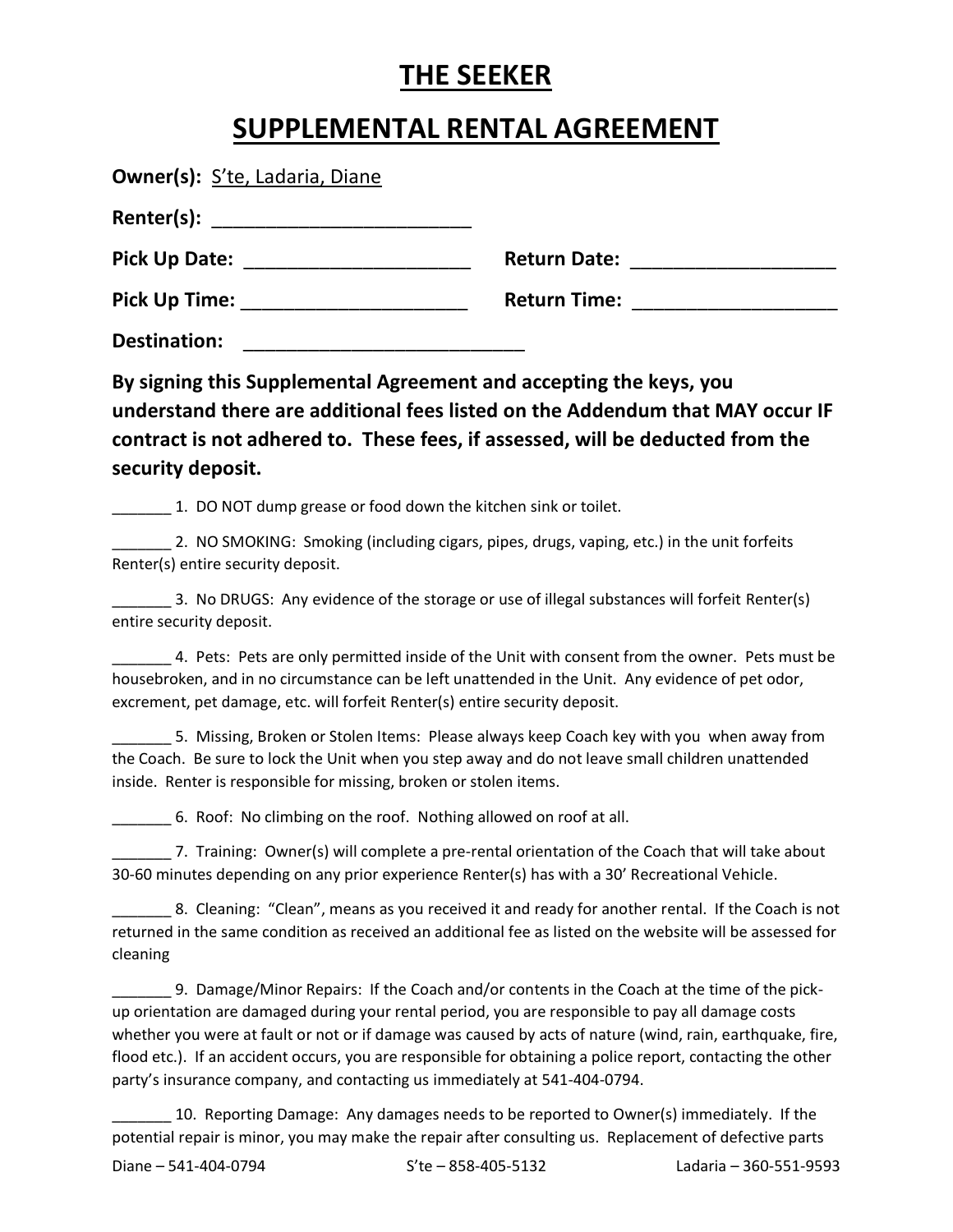and receipt(s) must be brought back for reimbursement. There will be NO reimbursement without defective part and corresponding receipt(s).

11. Waste Holding Tanks/Toilets: Putting anything other than human waste or RV toilet paper (at least two rolls is provided for you) in the toilets will result in an extra cleaning fee. Any use of the toilet for sanitary napkins, woman's products, wipes, etc. will result in additional fees.

12. Personal Property: You release Diane and Keith Beatty from all claims for loss of, or damage to your personal property or that of any other person that was in the Unit.

\_\_\_\_\_\_\_ 13. Personal Injury: You release Diane and Keith Beatty from all claims for injury, including, without limitation, personal, bodily, or mental injury, economic loss or damage to you, guests, unborn children, or relative, whether or not the injury was caused by the use of the Unit.

14. Waiver: Our failure to enforce any of our rights under this Agreement or at law shall not be deemed a waiver or a continuing waiver of our rights or remedies against another party, unless such waiver is in writing and signed by the party to be charged.

\_\_\_\_\_\_\_ 15. Severability: If any provision of this Agreement is judicially determined to be invalid, void, or unenforceable, the remaining provisions shall remain in full force and effect.

16. Attorneys' Fees: In the event a dispute arises regarding this Agreement, the prevailing party shall be entitled to recover its reasonable attorneys' fees and costs, in addition to other relief to which it is entitled.

17. Modifications: No term of this Agreement can be waived or modified except by writing that Owner and Renter has signed.

18. Entire Agreement: This Agreement constitutes the entire agreement between the parties regarding the rental of the Unit and supersedes all prior oral or written agreements or understandings regarding this subject matter. This Agreement can only be amended in writing signed by all parties.

19. Late Fees: Late fees can and will apply if Renter(s) is late for pick-up/delivery and/or dropoff/return. Renter and Owner must agree on a time that works for both parties prior to Unit departure (as noted on this Agreement). The charge is \$50 per hour for lateness.

20. Coach will NOT be returned after 6PM (unless otherwise agreed to herein) as Owners cannot do a proper walk through after dark. Extra fees will apply for unagreed upon return of Unit after 6PM.

### **I have read and agree to the terms and conditions of this Fee Addendum and thereby give my consent to the Agreement.**

|                                          | Date: __________________________ |
|------------------------------------------|----------------------------------|
|                                          |                                  |
| <b>ACTUAL DEPARTURE DATE &amp; TIME:</b> |                                  |
|                                          |                                  |